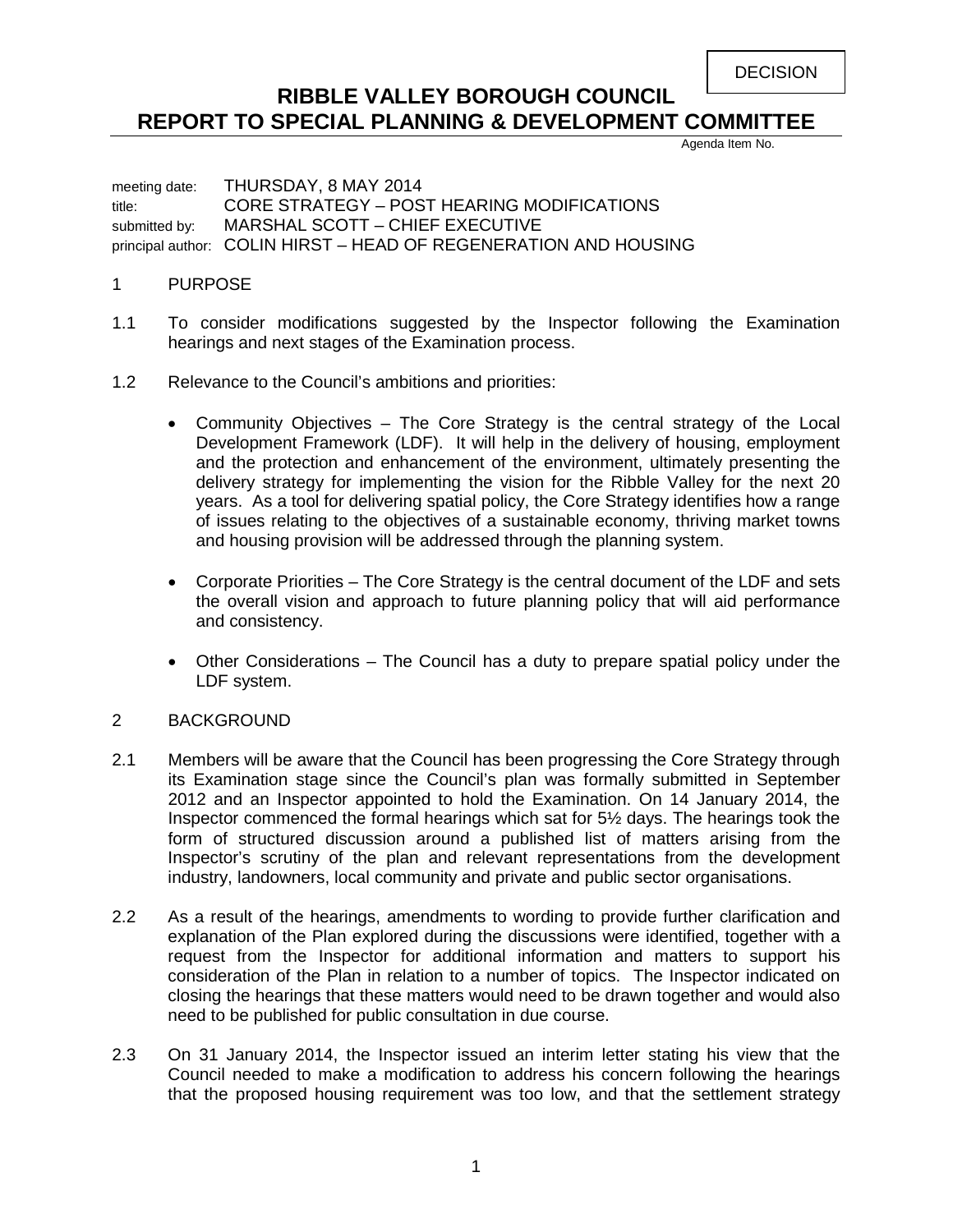needed to identify from within the second tier of 'other settlements' those more sustainable settlements where growth could be directed. The Inspector also raised as an issue that the distribution of the adjustment made in the housing distribution model relative to Longridge needed to be focused towards the remaining larger settlements or the more sustainable settlements rather than distributed across the borough.

#### 3. RESPONSE TO INSPECTORS RECOMMENDATIONS

- 3.1 The Inspector raised his clear concerns regarding the soundness of the plan and the need to increase the Housing requirement, refine the settlement hierarchy and address the method of treating the Longridge adjustment.
- 3.2 These issues are discussed in the topic paper attached to this report at Appendix 1 and which has been the subject of consideration by the Core Strategy Working Group who have been involved in the development of the paper and its conclusions. The paper has also been subject to Sustainability Appraisal (SA) process to ensure confidence in its outcomes. A copy of the SA report is available in the Members' Room for reference.
- 3.3 A key change is the need to work to the higher housing requirement of 280 dwellings per year which is based upon our existing evidence base provided by the previous Housing requirement review considered by Members. The Inspector has concluded that housing and economic growth should "dovetail" and for this to genuinely occur, from the housing updates objective assessment an annual average of 280 dwellings per annum is necessary. It is therefore proposed that the plan is modified to reflect this. In progressing this consultation has been undertaken with our neighbouring authorities under the duty to cooperate and through which authorities recognised that we would need to address the Inspectors concern. Blackburn with Darwin maintain their position presented at the Hearings of objection to the higher figures.
- 3.4 The discussion paper at Appendix 1 sets out the analysis and conclusions in relation to the refinement of the settlement strategy. This results in 9 settlements being identified as more sustainable in development terms and a proposed split between the 9 as Tier 1 villages and the remaining 23 defined settlements being Tier 2. The Longridge adjustment is subsequently distributed to the Tier 1 villages to address the Inspectors comments. This approach has also been the subject of SA.
- 3.5 The resulting Modifications including changes arising during the hearings or those proposed following submission of the Core Strategy are consolidated into the table at Appendix 2. This effectively serves to draw together all the changes to be considered by the Inspector and will be submitted to him as part of the examination. The schedule will also need to be published for 6 weeks consultation. SA has been undertaken and an update on any matters arising as elements are finalised will be given at Committee.
- 3.6 A minor number of modifications are yet to be finalised and are awaiting input from others. These matters are points of clarification that would not be expected to change policy principles. They include the key diagram which relies upon confirmation of the settlement hierarchy, a revised monitoring section and confirmation of wording with other bodies. An update will be given at committee on any outstanding matters with any remain issues to be finalised ahead of the consultation period. In order to expedite this it is suggested that where matters remain to be finalised this is delegated to the Head of Regeneration and Housing in consultation with the Chairman and Vice-Chair of the Committee.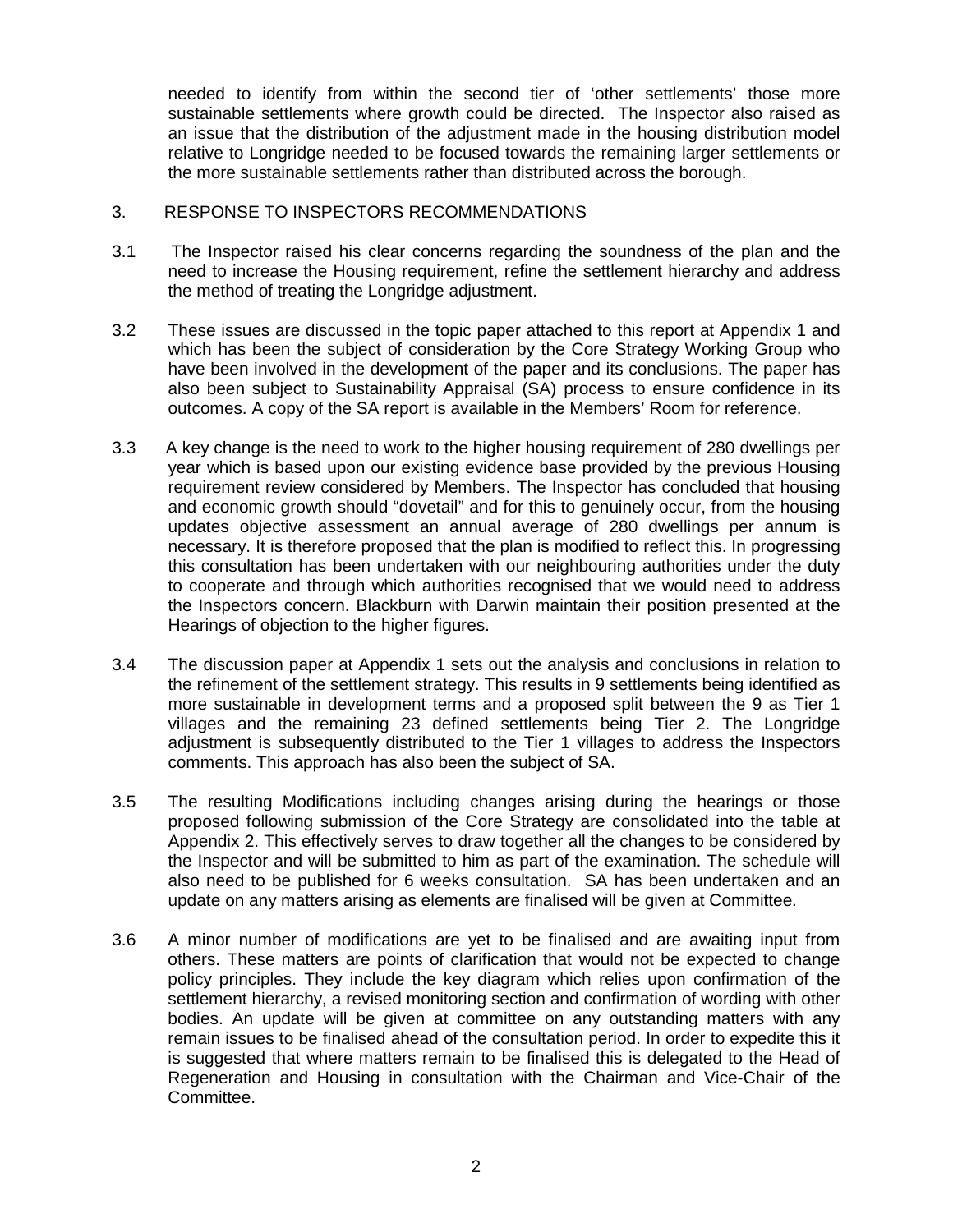- 3.7 Subject to Members' agreement it is programmed to commence consultation w/c 19 May and closing on Monday, 30 June. The Inspector has indicated that he wants all responses to be passed to him for his consideration it is not anticipated that the council will propose further modifications in response. Whilst the Inspector in closing the hearings stated that he expected to deal with any outstanding matters by way of the written procedures depending on the nature of the consultation response further hearing days could be scheduled if he felt it was necessary.
- 3.8 In addition to the modifications schedule, information generated during the course of or as a result of matters raised in the hearings, including the SA report will also be published at the request of the Inspector to enable people to have the opportunity to comment on material provided to the Examination.
- 3.9 On completion of the consultation and submission of responses to the Inspector if there are no further sitting days required the Inspector will produce his report to the Council and if the plan is held to be sound (subject to the modifications) the Council will move to the adoption stage. The adoption process would usually be anticipated to be complete within 2 months from receipt of the Inspector's report.
- 4 RISK ASSESSMENT
- 4.1 The approval of this report may have the following implications:
	- Resources Members have agreed a budget to progress the Core Strategy.
	- Technical, Environmental and Legal The Council has to follow the statutory regulations in preparing the Core Strategy and is currently in the examination stage. Consultation will need to be undertaken and will follow the statutory process. Further hearing days may be required depending on matters raised in consultation.
	- Political There is significant public interest in the Core Strategy.
	- Reputation Decisions taken in connection with the Core Strategy will help demonstrate the Council's obligations to fulfil its statutory duties and meet its objective of being a well-run Council.
	- Equality & Diversity No implications identified.

## 5. **RECOMMENDED THAT COMMITTEE**

- 5.1 Confirm the housing requirement to be set at 280 dwellings per annum and that the settlement hierarchy is modified in accord with the proposals set out in Appendix 2 and that the proposed change to the distribution of the Longridge adjustment to the Tier 1 villages is agreed.
- 5.2 Endorse the proposed modifications set out in Appendix 2 to be submitted to the Inspector and together with the relevant supporting documents to be subject to a six week consultation period.